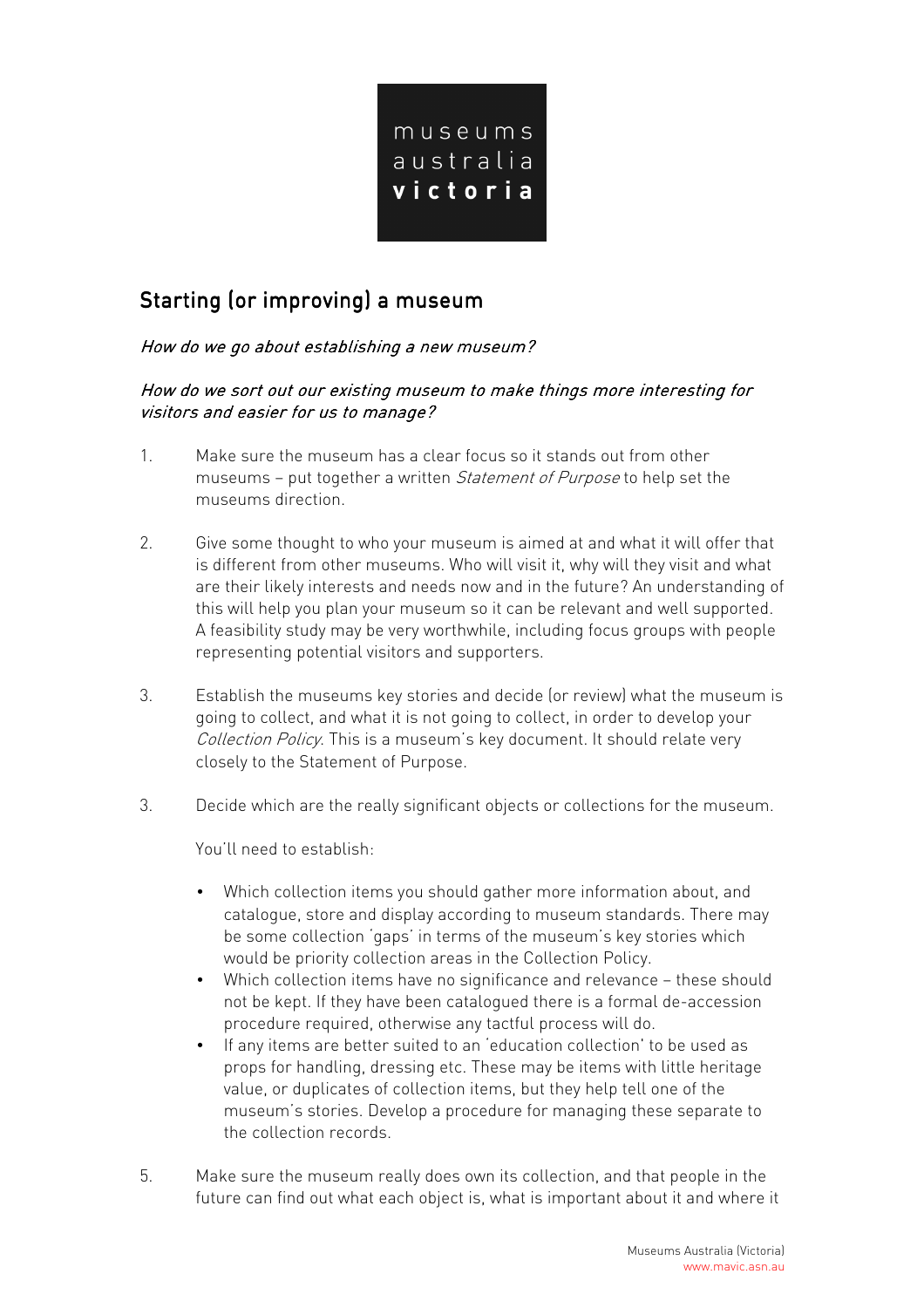is stored or displayed. Start using *Donor Forms* for all donations if you don't already do so. You may need to create a work plan to address any long term loans or objects with no documentation, to end up 'owning' the collection. A Register needs to be kept that records every item acquired, and correct cataloguing procedures should be followed, recording as much information about each item as possible when acquired. It is generally better to use a specialist cataloguing program than try and devise one, or standard cataloguing paper based forms can be used and the information can be transferred to the computer at a later date.

- 6. Talk about how you will present the collection and museum stories and bring your ideas together in an *Interpretation Plan*. This may include the site and buildings if these are relevant. This will cover what kinds of exhibitions, education programs, signage, talks, web content etc. the museum will present.
- 7. Develop a *Conservation Plan* for the collection (and buildings etc. where relevant), to guide you in caring for collection.
- 8. To help organise yourselves to work through the processes described above you need to create a *Forward Plan*. Bring together everything you would like to do in the next 3 to 5 years. Include an annual work plan for the upcoming year covering who will do what, when by, and the budget.
- 9. Gather a good team of people to support the museum. Preserving and interpreting a museum's collections well involves a very wide range of skills and interests, including specialised skills in research, history, education, design, writing, editing, project management, customer service and so on. Involving people with the right skills will help you to create plans that are well-informed, realistic and interesting, and can inform and guide everyone involved in the museum as it develops. Some people might be involved as volunteers, committee or staff members. You'll need to pay others for their time and expertise, and allocate adequate funds or apply for grants to cover your museum's needs.

Help yourselves and get help where you can!

#### Information resources are available to assist you.

The Museums Australia website includes both resources we have created and links to a wide range of museum resources – the resources listed below are accessible through the Resources section (under Services) www.mavic.asn.au

- Collection Policy Template
- Forward Plan Template
- Develop a Conservation Plan
- Essential References for Victorian Museums list of museum 'bibles' see especially Museum Methods and Recollections
- Useful Australian Websites for Victorian Museums there is a great deal of useful information for museums available on the web, this is an up to date list with notes on what is available at each site.